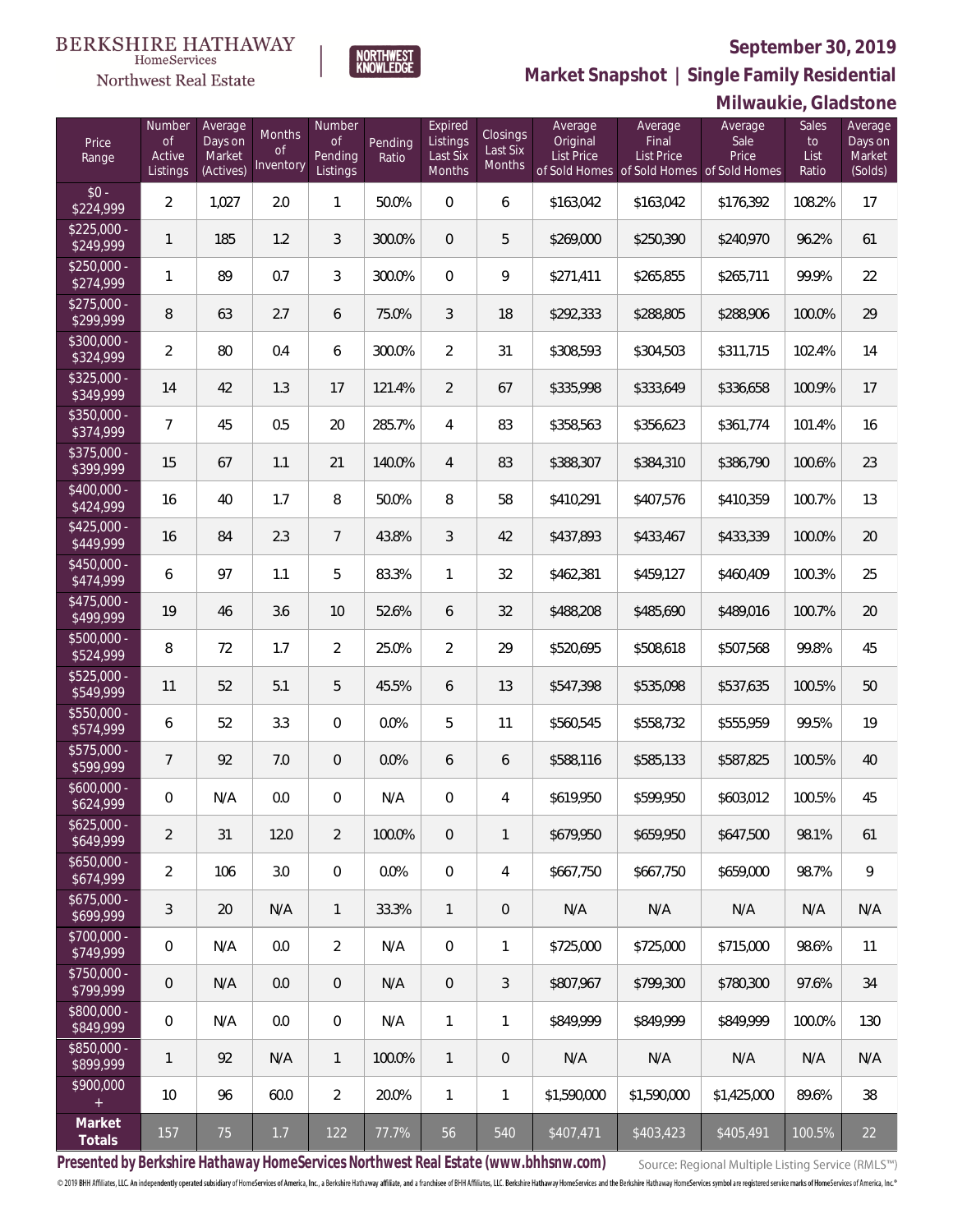#### **BERKSHIRE HATHAWAY**  $\label{lem:sevices} \textsc{Home} \textsc{Service} \textsc{s}$

# Northwest Real Estate

### **September 30, 2019**



**Happy Valley, Clackamas, Damascus Market Snapshot | Single Family Residential**

| Price<br>Range                | Number<br><b>of</b><br>Active<br>Listings | Average<br>Days on<br>Market<br>(Actives) | Months<br><b>of</b><br>Inventory | Number<br><b>of</b><br>Pending<br>Listings | Pending<br>Ratio | Expired<br>Listings<br>Last Six<br>Months | Closings<br>Last Six<br><b>Months</b> | Average<br>Original<br><b>List Price</b> | י −ו −ו −<br>$\cdots$ $\cdots$<br>Average<br>Final<br>List Price<br>of Sold Homes of Sold Homes of Sold Homes | Average<br>Sale<br>Price | Sales<br>to<br>List<br>Ratio | Average<br>Days on<br>Market<br>(Solds) |
|-------------------------------|-------------------------------------------|-------------------------------------------|----------------------------------|--------------------------------------------|------------------|-------------------------------------------|---------------------------------------|------------------------------------------|---------------------------------------------------------------------------------------------------------------|--------------------------|------------------------------|-----------------------------------------|
| $$0 -$<br>\$324,999           | $\overline{7}$                            | 255                                       | 3.2                              | $\mathbf{1}$                               | 14.3%            | $\overline{2}$                            | 13                                    | \$292,654                                | \$290,054                                                                                                     | \$297,154                | 102.4%                       | 21                                      |
| \$325,000 -<br>\$349,999      | $\overline{4}$                            | 70                                        | 1.4                              | 3                                          | 75.0%            | $\overline{0}$                            | 17                                    | \$344,418                                | \$338,394                                                                                                     | \$341,544                | 100.9%                       | 31                                      |
| $$350,000 -$<br>\$374,999     | 3                                         | 41                                        | 1.2                              | $\overline{2}$                             | 66.7%            | $\mathbf{1}$                              | 15                                    | \$366,087                                | \$360,350                                                                                                     | \$359,833                | 99.9%                        | 39                                      |
| \$375,000 -<br>\$399,999      | 8                                         | 25                                        | 1.5                              | 11                                         | 137.5%           | $\mathbf{1}$                              | 31                                    | \$390,644                                | \$388,955                                                                                                     | \$390,158                | 100.3%                       | 31                                      |
| \$400,000 -<br>\$424,999      | 12                                        | 57                                        | 1.8                              | 9                                          | 75.0%            | $\overline{2}$                            | 39                                    | \$416,942                                | \$414,675                                                                                                     | \$413,706                | 99.8%                        | 24                                      |
| $$425,000 -$<br>\$449,999     | 11                                        | 51                                        | 1.5                              | 21                                         | 190.9%           | $\mathbf{1}$                              | 45                                    | \$439,361                                | \$435,630                                                                                                     | \$435,953                | 100.1%                       | 18                                      |
| $$450,000 -$<br>\$474,999     | 18                                        | 37                                        | 2.1                              | 10                                         | 55.6%            | $\overline{2}$                            | 51                                    | \$472,688                                | \$464,334                                                                                                     | \$462,037                | 99.5%                        | 40                                      |
| \$475,000 -<br>\$499,999      | 22                                        | 69                                        | 3.5                              | 21                                         | 95.5%            | 5                                         | 38                                    | \$492,073                                | \$488,649                                                                                                     | \$487,691                | 99.8%                        | 40                                      |
| $$500,000 -$<br>\$524,999     | 10                                        | 86                                        | 1.5                              | 5                                          | 50.0%            | $\boldsymbol{0}$                          | 40                                    | \$522,302                                | \$515,230                                                                                                     | \$510,508                | 99.1%                        | 46                                      |
| $$525,000 -$<br>\$549,999     | 26                                        | 91                                        | 4.2                              | 13                                         | 50.0%            | $\mathbf{1}$                              | 37                                    | \$549,410                                | \$541,298                                                                                                     | \$536,009                | 99.0%                        | 55                                      |
| \$550,000 -<br>\$574,999      | 16                                        | 73                                        | 3.6                              | 10                                         | 62.5%            | 3                                         | 27                                    | \$578,628                                | \$564,066                                                                                                     | \$560,967                | 99.5%                        | 44                                      |
| \$575,000 -<br>\$599,999      | 28                                        | 92                                        | 5.8                              | 6                                          | 21.4%            | $\overline{4}$                            | 29                                    | \$611,380                                | \$597,153                                                                                                     | \$588,077                | 98.5%                        | 54                                      |
| $$600,000 -$<br>\$624,999     | 8                                         | 89                                        | 2.1                              | 12                                         | 150.0%           | 3                                         | 23                                    | \$639,686                                | \$621,797                                                                                                     | \$611,694                | 98.4%                        | 99                                      |
| $$625,000 -$<br>\$649,999     | 18                                        | 112                                       | 4.9                              | 8                                          | 44.4%            | $\mathbf{1}$                              | 22                                    | \$658,841                                | \$649,745                                                                                                     | \$636,164                | 97.9%                        | 43                                      |
| $$650,000 -$<br>\$674,999     | 4                                         | 171                                       | 1.3                              | $\overline{7}$                             | 175.0%           | $\mathbf 0$                               | 18                                    | \$665,231                                | \$664,841                                                                                                     | \$659,643                | 99.2%                        | 31                                      |
| $$675,000 -$<br>\$699,999     | 15                                        | 79                                        | 4.5                              | $\overline{7}$                             | 46.7%            | $\overline{2}$                            | 20                                    | \$701,648                                | \$689,243                                                                                                     | \$688,662                | 99.9%                        | 41                                      |
| \$700,000 -<br>\$724,999      | $\overline{7}$                            | 203                                       | 3.2                              | 3                                          | 42.9%            | $\overline{0}$                            | 13                                    | \$735,337                                | \$720,999                                                                                                     | \$709,079                | 98.3%                        | 70                                      |
| $$725,000 -$<br>\$749,999     | 6                                         | 69                                        | 5.1                              | $\overline{2}$                             | 33.3%            | $\overline{2}$                            | $\overline{7}$                        | \$756,669                                | \$756,669                                                                                                     | \$739,404                | 97.7%                        | 33                                      |
| \$750,000 -<br>\$799,999      | 19                                        | 79                                        | 14.3                             | 4                                          | 21.1%            | 4                                         | 8                                     | \$810,879                                | \$788,323                                                                                                     | \$775,613                | 98.4%                        | 118                                     |
| \$800,000 -<br>\$849,999      | $\mathsf q$                               | 110                                       | 18.0                             | $\theta$                                   | 0.0%             | 3                                         | 3                                     | \$814,667                                | \$814,667                                                                                                     | \$821,667                | 100.9%                       | $\mathfrak{Z}$                          |
| \$850,000 -<br>\$899,999      | 6                                         | 123                                       | 9.0                              | $\mathbf{1}$                               | 16.7%            | 3                                         | 4                                     | \$906,198                                | \$887,423                                                                                                     | \$880,225                | 99.2%                        | 31                                      |
| $$900,000 -$<br>\$999,999     | $\mathsf q$                               | 102                                       | 10.8                             | 3                                          | 33.3%            | $\mathbf{1}$                              | 5                                     | \$979,501                                | \$979,501                                                                                                     | \$958,728                | 97.9%                        | 16                                      |
| $$1,000,000$ -<br>\$1,249,999 | 3                                         | 104                                       | 3.0                              | $\overline{0}$                             | 0.0%             | $\overline{2}$                            | 6                                     | \$1,132,983                              | \$1,112,167                                                                                                   | \$1,054,167              | 94.8%                        | 46                                      |
| $$1,250,000$ -<br>\$1,499,999 | $\overline{4}$                            | 119                                       | 6.0                              | $\theta$                                   | 0.0%             | $\mathbf{1}$                              | 4                                     | \$1,186,103                              | \$1,261,113                                                                                                   | \$1,318,925              | 104.6%                       | 230                                     |
| \$1,500,000<br>$+$            | 14                                        | 152                                       | 42.0                             | $\overline{0}$                             | 0.0%             | 4                                         | $\overline{2}$                        | \$1,999,500                              | \$1,949,500                                                                                                   | \$1,960,000              | 100.5%                       | 10                                      |
| Market<br>Totals              | 287                                       | 92                                        | 3.3                              | 159                                        | 55.4%            | 48                                        | 517                                   | \$548,814                                | \$541,640                                                                                                     | \$537,860                | 99.3%                        | 43                                      |

**Presented by Berkshire Hathaway HomeServices Northwest Real Estate (www.bhhsnw.com)**

Source: Regional Multiple Listing Service (RMLS™)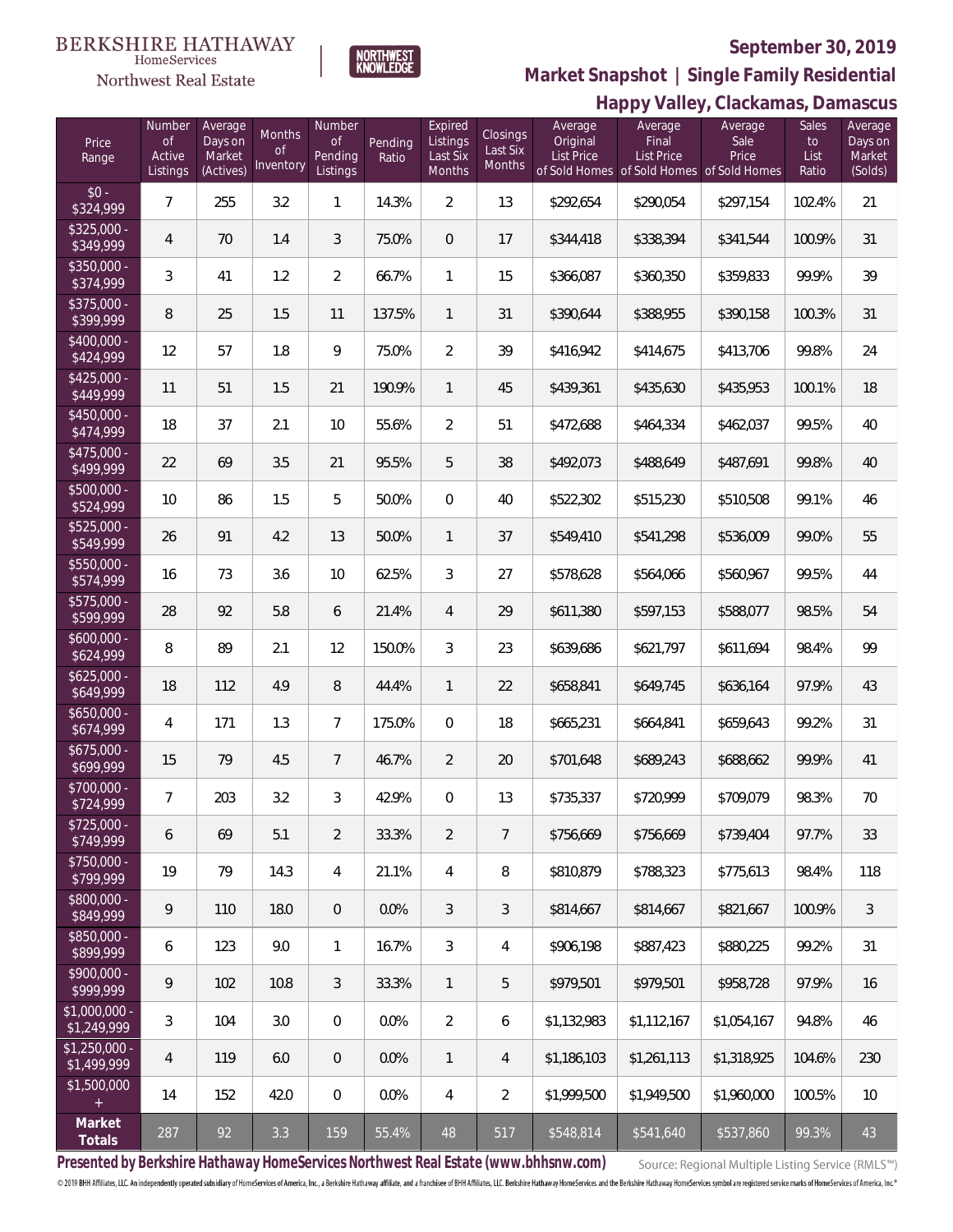## Northwest Real Estate

### **September 30, 2019**



**Market Snapshot | Single Family Residential**

## **Estacada, Boring, Eagle Creek**

| Price<br>Range            | Number<br>$\mathsf{of}$<br>Active<br>Listings | Average<br>Days on<br>Market<br>(Actives) | Months<br>of<br>Inventory | Number<br>of<br>Pending<br>Listings | Pending<br>Ratio | Expired<br>Listings<br>Last Six<br>Months | Closings<br>Last Six<br>Months | Average<br>Original<br>List Price | Average<br>Final<br><b>List Price</b> | Average<br>Sale<br>Price<br>of Sold Homes of Sold Homes of Sold Homes | Sales<br>to<br>List<br>Ratio | Average<br>Days on<br>Market<br>(Solds) |
|---------------------------|-----------------------------------------------|-------------------------------------------|---------------------------|-------------------------------------|------------------|-------------------------------------------|--------------------------------|-----------------------------------|---------------------------------------|-----------------------------------------------------------------------|------------------------------|-----------------------------------------|
| $$0 -$<br>\$274,999       | $\overline{4}$                                | 43                                        | 2.2                       | $\mathfrak{Z}$                      | 75.0%            | $\mathbf 0$                               | 11                             | \$240,982                         | \$230,973                             | \$226,182                                                             | 97.9%                        | 37                                      |
| $$275,000 -$<br>\$299,999 | 4                                             | 37                                        | 2.7                       | $\overline{4}$                      | 100.0%           | $\mathbf 0$                               | $\mathsf{Q}$                   | \$285,050                         | \$284,494                             | \$284,311                                                             | 99.9%                        | 10                                      |
| $$300,000 -$<br>\$324,999 | 8                                             | 63                                        | 2.0                       | 13                                  | 162.5%           | $\overline{0}$                            | 24                             | \$314,644                         | \$310,239                             | \$310,728                                                             | 100.2%                       | 45                                      |
| $$325,000 -$<br>\$349,999 | $\overline{2}$                                | 63                                        | 0.6                       | 10                                  | 500.0%           | $\mathbf{1}$                              | 20                             | \$336,378                         | \$334,263                             | \$337,725                                                             | 101.0%                       | 16                                      |
| $$350,000 -$<br>\$374,999 | 14                                            | 55                                        | 4.0                       | $\overline{4}$                      | 28.6%            | 3                                         | 21                             | \$364,667                         | \$361,524                             | \$359,460                                                             | 99.4%                        | 53                                      |
| $$375,000 -$<br>\$399,999 | 13                                            | 83                                        | 3.7                       | 12                                  | 92.3%            | $\mathbf{1}$                              | 21                             | \$389,496                         | \$389,058                             | \$386,238                                                             | 99.3%                        | 56                                      |
| $$400,000 -$<br>\$424,999 | $\overline{4}$                                | 74                                        | 1.7                       | 6                                   | 150.0%           | 3                                         | 14                             | \$419,073                         | \$412,137                             | \$412,708                                                             | 100.1%                       | 49                                      |
| $$425,000 -$<br>\$449,999 | 5                                             | 204                                       | 3.8                       | 5                                   | 100.0%           | $\overline{4}$                            | $\, 8$                         | \$446,295                         | \$437,420                             | \$435,144                                                             | 99.5%                        | 59                                      |
| $$450,000 -$<br>\$474,999 | 9                                             | 163                                       | 7.7                       | $\overline{2}$                      | 22.2%            | $\Omega$                                  | $\overline{7}$                 | \$459,831                         | \$454,831                             | \$456,925                                                             | 100.5%                       | 92                                      |
| $$475,000 -$<br>\$499,999 | 8                                             | 71                                        | 6.9                       | 5                                   | 62.5%            | 3                                         | $\overline{7}$                 | \$490,499                         | \$481,213                             | \$484,254                                                             | 100.6%                       | 61                                      |
| $$500,000 -$<br>\$524,999 | $\overline{2}$                                | 25                                        | 1.7                       | $\overline{2}$                      | 100.0%           | $\overline{0}$                            | $\overline{7}$                 | \$537,486                         | \$506,971                             | \$505,000                                                             | 99.6%                        | 68                                      |
| $$525,000 -$<br>\$549,999 | $\overline{2}$                                | 18                                        | 1.3                       | $\mathfrak{Z}$                      | 150.0%           | $\mathbf{1}$                              | 9                              | \$549,856                         | \$537,639                             | \$536,433                                                             | 99.8%                        | 40                                      |
| $$550,000 -$<br>\$574,999 | 3                                             | 71                                        | 6.0                       | $\overline{2}$                      | 66.7%            | $\mathbf{1}$                              | $\mathfrak{Z}$                 | \$567,633                         | \$567,633                             | \$555,333                                                             | 97.8%                        | 10                                      |
| \$575,000 -<br>\$599,999  | 6                                             | 58                                        | 4.5                       | $\overline{0}$                      | 0.0%             | $\overline{0}$                            | $\, 8$                         | \$609,699                         | \$595,561                             | \$587,038                                                             | 98.6%                        | 63                                      |
| $$600,000 -$<br>\$624,999 | 0                                             | N/A                                       | 0.0                       | $\Omega$                            | N/A              | $\overline{0}$                            | $\overline{4}$                 | \$679,725                         | \$627,375                             | \$613,250                                                             | 97.7%                        | 92                                      |
| $$625,000 -$<br>\$649,999 | $\mathbf{1}$                                  | 55                                        | 2.0                       | $\overline{0}$                      | 0.0%             | $\overline{0}$                            | $\mathfrak{Z}$                 | \$659,333                         | \$644,666                             | \$629,667                                                             | 97.7%                        | 65                                      |
| $$650,000 -$<br>\$674,999 | 3                                             | 23                                        | 9.0                       | 3                                   | 100.0%           | $\Omega$                                  | $\overline{2}$                 | \$677,500                         | \$672,498                             | \$662,850                                                             | 98.6%                        | 81                                      |
| \$675,000 -<br>\$699,999  | 5                                             | 67                                        | 15.0                      | $\theta$                            | 0.0%             | $\overline{0}$                            | $\overline{2}$                 | \$727,000                         | \$687,450                             | \$677,500                                                             | 98.6%                        | 11                                      |
| \$700,000 -<br>\$724,999  | $\boldsymbol{0}$                              | N/A                                       | 0.0                       | $\mathbf 0$                         | N/A              | $\mathbf{1}$                              | $\mathbf{1}$                   | \$749,000                         | \$719,000                             | \$719,000                                                             | 100.0%                       | 136                                     |
| \$725,000 -<br>\$749,999  | $\overline{2}$                                | 234                                       | 12.0                      | $\overline{2}$                      | 100.0%           | $\mathbf{1}$                              | $\mathbf{1}$                   | \$735,000                         | \$725,000                             | \$741,000                                                             | 102.2%                       | 62                                      |
| $$750,000 -$<br>\$799,999 | $\overline{2}$                                | 37                                        | 4.0                       | $\mathbf{1}$                        | 50.0%            | $\mathbf 0$                               | 3                              | \$846,333                         | \$796,267                             | \$784,667                                                             | 98.5%                        | 191                                     |
| \$800,000 -<br>\$849,999  | $\overline{2}$                                | 68                                        | 12.0                      | $\overline{0}$                      | 0.0%             | $\sqrt{0}$                                | $\mathbf{1}$                   | \$849,000                         | \$849,000                             | \$845,000                                                             | 99.5%                        | 34                                      |
| \$850,000 -<br>\$899,999  | $\overline{7}$                                | 119                                       | 10.5                      | $\overline{2}$                      | 28.6%            | $\mathbf{1}$                              | 4                              | \$984,975                         | \$916,225                             | \$878,975                                                             | 95.9%                        | 142                                     |
| $$900,000 -$<br>\$999,999 | 1                                             | 125                                       | 3.0                       | $\overline{0}$                      | 0.0%             | $\mathbf{1}$                              | $\overline{2}$                 | \$962,500                         | \$962,500                             | \$962,500                                                             | 100.0%                       | $\overline{7}$                          |
| \$1,000,000<br>$\pm$      | 11                                            | 149                                       | 22.0                      | $\mathbf{1}$                        | 9.1%             | $\overline{2}$                            | $\mathfrak{Z}$                 | \$1,233,333                       | \$1,215,000                           | \$1,230,000                                                           | 101.2%                       | 79                                      |
| Market<br>Totals          | 118                                           | 89                                        | 3.6                       | 80                                  | 67.8%            | 23                                        | 195                            | \$454,650                         | \$444,877                             | \$442,582                                                             | 99.5%                        | 52                                      |

**Presented by Berkshire Hathaway HomeServices Northwest Real Estate (www.bhhsnw.com)**

Source: Regional Multiple Listing Service (RMLS™)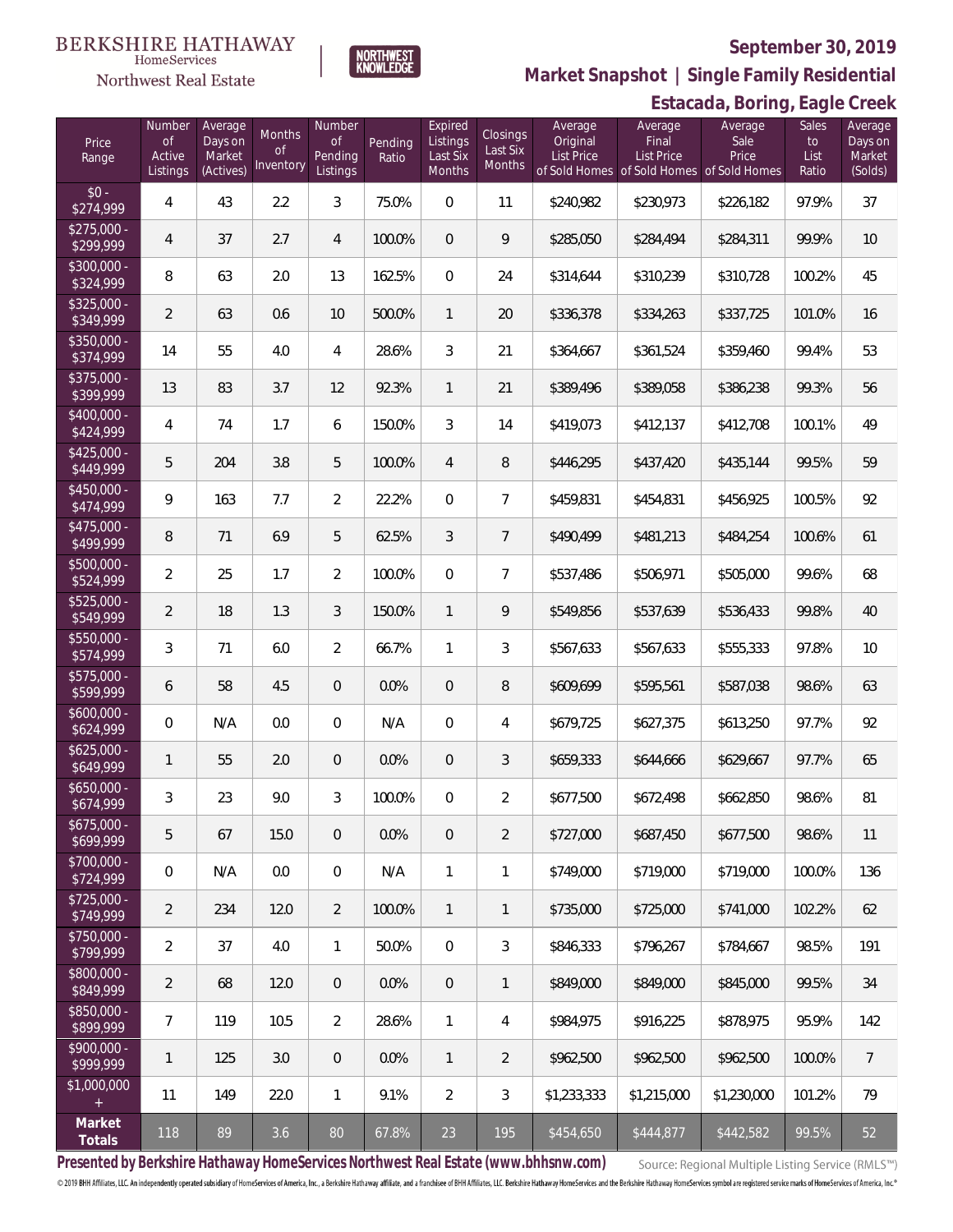## Northwest Real Estate

 $rac{1}{\$2}$ 

 $\frac{1}{\$30}$ 

 $\frac{1}{3}$ 

 $$35,53$ 

 $\frac{1}{3}$ 

 $\frac{$5!}{\$5}$ 

 $rac{1}{$5}$ 

 $$60,56$ 

 $$62$ <br>\$6

 $$65$ 

 $\frac{$6}{6}$ 

 $\frac{$7!}{\$7}$ 

 $$75$ 

 $$80,50$ 

\$8<br>\$8

 $$9<sup>°</sup>$ 

 $$1,0$ <br> $$1,0$ 

 $$1$ 

### **September 30, 2019**

**Oregon City, Beavercreek**



Evnirod

Numbe

**Market Snapshot | Single Family Residential**

| Price<br>Range               | Number<br><b>of</b><br>Active<br>Listings | Average<br>Days on<br>Market<br>(Actives) | <b>Months</b><br>0f<br>Inventory | Number<br><b>of</b><br>Pending<br>Listings | Pending<br>Ratio | Expired<br>Listings<br>Last Six<br>Months | <b>Closings</b><br>Last Six<br><b>Months</b> | Average<br>Original<br><b>List Price</b> | Average<br>Final<br><b>List Price</b><br>of Sold Homes of Sold Homes of Sold Homes | Average<br>Sale<br>Price | Sales<br>to<br>List<br>Ratio | Average<br>Days on<br>Market<br>(Solds) |
|------------------------------|-------------------------------------------|-------------------------------------------|----------------------------------|--------------------------------------------|------------------|-------------------------------------------|----------------------------------------------|------------------------------------------|------------------------------------------------------------------------------------|--------------------------|------------------------------|-----------------------------------------|
| $$0 -$<br>\$274,999          | 6                                         | 52                                        | 2.8                              | 3                                          | 50.0%            | $\boldsymbol{0}$                          | 13                                           | \$236,885                                | \$231,362                                                                          | \$222,759                | 96.3%                        | 72                                      |
| $$275,000 -$<br>\$299,999    | $\overline{2}$                            | 125                                       | 1.7                              | 5                                          | 250.0%           | $\overline{0}$                            | $\overline{7}$                               | \$302,114                                | \$297,843                                                                          | \$288,320                | 96.8%                        | 48                                      |
| \$300,000 -<br>\$324,999     | 3                                         | 47                                        | 0.8                              | 4                                          | 133.3%           | $\mathbf{1}$                              | 23                                           | \$315,802                                | \$315,367                                                                          | \$313,989                | 99.6%                        | 22                                      |
| \$325,000 -<br>\$349,999     | $\overline{4}$                            | 32                                        | 0.7                              | 8                                          | 200.0%           | $\overline{0}$                            | 33                                           | \$336,110                                | \$333,361                                                                          | \$336,095                | 100.8%                       | 15                                      |
| $$350,000 -$<br>\$374,999    | 5                                         | 63                                        | 1.0                              | 4                                          | 80.0%            | 0                                         | 30                                           | \$367,588                                | \$361,702                                                                          | \$361,262                | 99.9%                        | 30                                      |
| $$375,000 -$<br>\$399,999    | 15                                        | 36                                        | 1.9                              | 19                                         | 126.7%           | 6                                         | 47                                           | \$390,130                                | \$388,032                                                                          | \$387,705                | 99.9%                        | 17                                      |
| $$400,000 -$<br>\$424,999    | 13                                        | 54                                        | 1.5                              | $\overline{7}$                             | 53.8%            | 1                                         | 51                                           | \$416,098                                | \$412,639                                                                          | \$412,377                | 99.9%                        | 28                                      |
| $$425,000 -$<br>\$449,999    | 13                                        | 113                                       | 1.7                              | 4                                          | 30.8%            | $\overline{4}$                            | 45                                           | \$441,338                                | \$435,078                                                                          | \$437,018                | 100.4%                       | 26                                      |
| \$450,000 -<br>\$474,999     | 13                                        | 41                                        | 1.9                              | 9                                          | 69.2%            | $\mathbf{1}$                              | 42                                           | \$464,257                                | \$460,119                                                                          | \$458,810                | 99.7%                        | 36                                      |
| \$475,000 -<br>\$499,999     | 17                                        | 55                                        | 3.0                              | 10                                         | 58.8%            | $\overline{4}$                            | 34                                           | \$493,168                                | \$490,165                                                                          | \$486,228                | 99.2%                        | 24                                      |
| \$500,000 -<br>\$524,999     | 14                                        | 77                                        | 2.8                              | $\overline{2}$                             | 14.3%            | $\mathbf{1}$                              | 30                                           | \$525,272                                | \$516,146                                                                          | \$510,311                | 98.9%                        | 40                                      |
| $$525,000 -$<br>\$549,999    | 21                                        | 91                                        | 3.5                              | 12                                         | 57.1%            | $\mathbf{1}$                              | 36                                           | \$546,195                                | \$540,903                                                                          | \$536,868                | 99.3%                        | 68                                      |
| \$550,000 -<br>\$574,999     | 5                                         | 152                                       | 0.9                              | 6                                          | 120.0%           | $\boldsymbol{0}$                          | 33                                           | \$546,463                                | \$556,000                                                                          | \$562,251                | 101.1%                       | 33                                      |
| \$575,000 -<br>\$599,999     | 6                                         | 63                                        | 2.1                              | 5                                          | 83.3%            | $\overline{2}$                            | 17                                           | \$584,015                                | \$591,988                                                                          | \$591,833                | 100.0%                       | 62                                      |
| $$600,000 -$<br>\$624,999    | 4                                         | 165                                       | 2.4                              | 5                                          | 125.0%           | $\mathbf 0$                               | 10                                           | \$590,655                                | \$609,270                                                                          | \$609,428                | 100.0%                       | 22                                      |
| $$625,000 -$<br>\$649,999    | $\overline{7}$                            | 127                                       | 4.7                              | 1                                          | 14.3%            | $\mathbf{1}$                              | 9                                            | \$674,555                                | \$657,865                                                                          | \$634,754                | 96.5%                        | 58                                      |
| $$650,000 -$<br>\$674,999    | 1                                         | 39                                        | 0.8                              | 4                                          | 400.0%           | $\mathbf{1}$                              | 8                                            | \$652,463                                | \$664,071                                                                          | \$659,952                | 99.4%                        | 12                                      |
| $$675,000 -$<br>\$699,999    | $\overline{2}$                            | 89                                        | 2.4                              | 5                                          | 250.0%           | $\mathbf{1}$                              | 5                                            | \$683,750                                | \$691,336                                                                          | \$685,781                | 99.2%                        | 15                                      |
| \$700,000 -<br>\$749,999     | 3                                         | 85                                        | 1.5                              | 4                                          | 133.3%           | $\mathbf{1}$                              | 12                                           | \$726,638                                | \$727,739                                                                          | \$727,272                | 99.9%                        | 23                                      |
| \$750,000 -<br>\$799,999     | $\overline{7}$                            | 94                                        | 5.3                              | 4                                          | 57.1%            | $\overline{0}$                            | 8                                            | \$809,670                                | \$799,670                                                                          | \$784.642                | 98.1%                        | 126                                     |
| \$800,000 -<br>\$849,999     | 3                                         | 144                                       | 3.6                              | $\overline{2}$                             | 66.7%            | $\mathbf 0$                               | 5                                            | \$819,760                                | \$819,760                                                                          | \$828,080                | 101.0%                       | 6                                       |
| \$850,000 -<br>\$899,999     | 5                                         | 262                                       | 10.0                             | 1                                          | 20.0%            | 3                                         | 3                                            | \$881,600                                | \$881,600                                                                          | \$876,667                | 99.4%                        | 9                                       |
| \$900,000 -<br>\$999,999     | $\overline{7}$                            | 124                                       | 5.3                              | $\overline{2}$                             | 28.6%            | $\overline{2}$                            | 8                                            | \$904,295                                | \$901,500                                                                          | \$936,000                | 103.8%                       | 86                                      |
| \$1,000,000 -<br>\$1,499,999 | 11                                        | 115                                       | 11.0                             | 4                                          | 36.4%            | $\overline{2}$                            | 6                                            | \$1,203,992                              | \$1,191,492                                                                        | \$1,169,000              | 98.1%                        | 47                                      |
| \$1,500,000<br>$+$           | 8                                         | 206                                       | 48.0                             | $\mathbf 0$                                | 0.0%             | $\overline{2}$                            | 1                                            | \$1,890,000                              | \$1,949,000                                                                        | \$1,800,000              | 92.4%                        | 21                                      |
| Market<br>Totals             | 195                                       | 91                                        | 2.3                              | 130                                        | 66.7%            | 34                                        | 516                                          | \$489,435                                | \$487,179                                                                          | \$485,717                | 99.7%                        | 35                                      |

**Presented by Berkshire Hathaway HomeServices Northwest Real Estate (www.bhhsnw.com)**

Source: Regional Multiple Listing Service (RMLS™)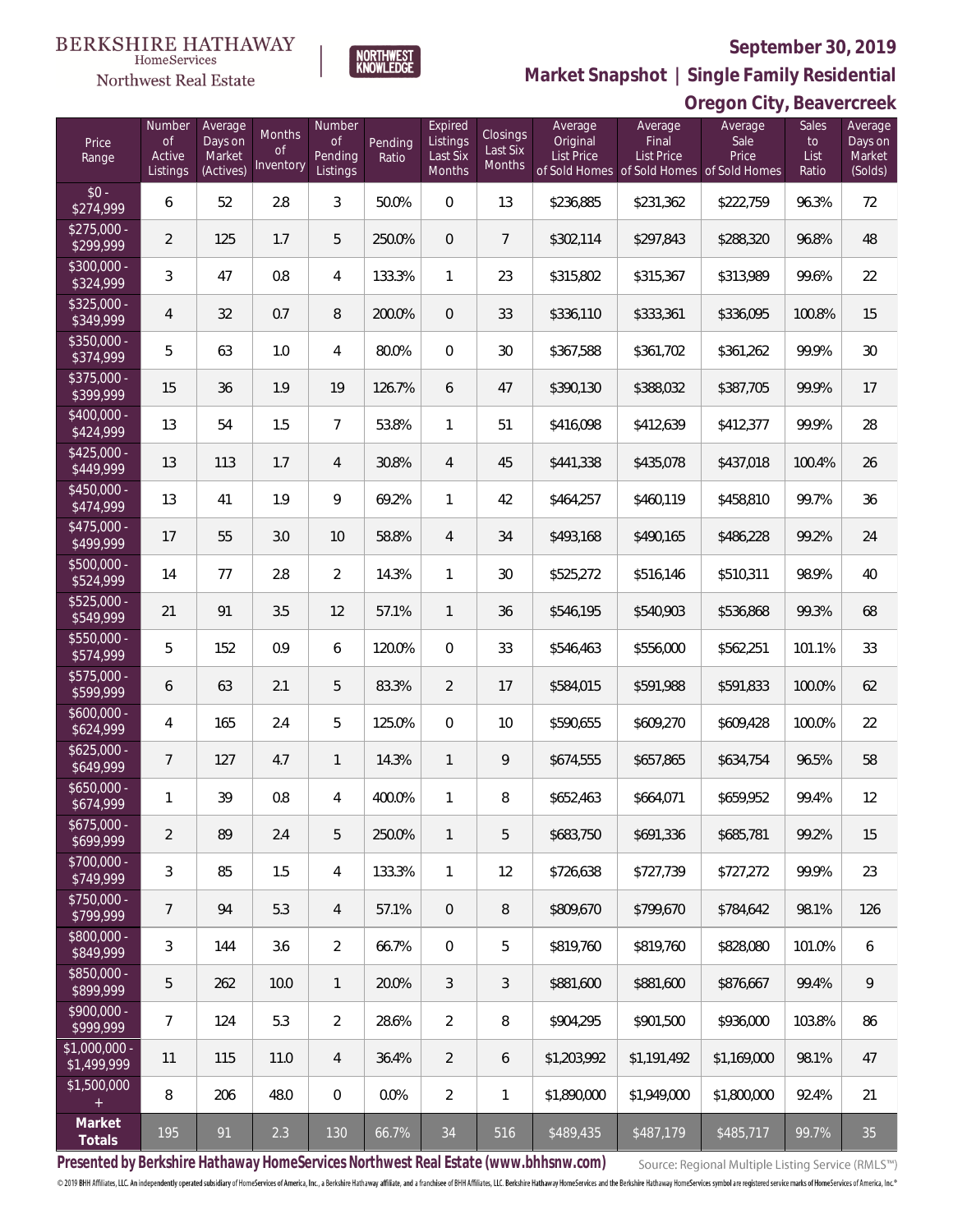**NORTHWEST**<br>KNOWLEDGE



### **September 30, 2019**

**Market Snapshot | Single Family Residential**

**Canby**

|                           |                                           |                                           |                                  |                                     |                  |                                           |                                              |                                          |                                                                                    |                          |                              | $\sim$ uni $\sim$ y                     |
|---------------------------|-------------------------------------------|-------------------------------------------|----------------------------------|-------------------------------------|------------------|-------------------------------------------|----------------------------------------------|------------------------------------------|------------------------------------------------------------------------------------|--------------------------|------------------------------|-----------------------------------------|
| Price<br>Range            | Number<br><b>of</b><br>Active<br>Listings | Average<br>Days on<br>Market<br>(Actives) | Months<br><b>of</b><br>Inventory | Number<br>of<br>Pending<br>Listings | Pending<br>Ratio | Expired<br>Listings<br>Last Six<br>Months | <b>Closings</b><br>Last Six<br><b>Months</b> | Average<br>Original<br><b>List Price</b> | Average<br><b>Final</b><br>List Price<br>of Sold Homes of Sold Homes of Sold Homes | Average<br>Sale<br>Price | Sales<br>to<br>List<br>Ratio | Average<br>Days on<br>Market<br>(Solds) |
| $$0 -$<br>\$274,999       | $\overline{2}$                            | 127                                       | 1.7                              | $\overline{2}$                      | 100.0%           | $\mathbf 0$                               | $\overline{7}$                               | \$219,557                                | \$213,986                                                                          | \$206,857                | 96.7%                        | 39                                      |
| $$275,000 -$<br>\$299,999 | $\overline{2}$                            | 36                                        | 1.3                              | $\overline{2}$                      | 100.0%           | $\mathbf 0$                               | 9                                            | \$293,244                                | \$289,856                                                                          | \$289,056                | 99.7%                        | 30                                      |
| $$300,000 -$<br>\$324,999 | 1                                         | 105                                       | 0.9                              | $\overline{2}$                      | 200.0%           | $\mathbf 0$                               | $\overline{7}$                               | \$309,300                                | \$307,164                                                                          | \$310,547                | 101.1%                       | 33                                      |
| $$325,000 -$<br>349,999   | $\overline{4}$                            | 20                                        | 1.4                              | 3                                   | 75.0%            | $\mathbf 0$                               | 17                                           | \$336,509                                | \$334,444                                                                          | \$335,889                | 100.4%                       | 24                                      |
| $$350,000 -$<br>\$374,999 | $\mathbf{1}$                              | 3                                         | 0.3                              | 4                                   | 400.0%           | $\mathbf 0$                               | 21                                           | \$362,790                                | \$360,133                                                                          | \$360,890                | 100.2%                       | 27                                      |
| $$375,000 -$<br>\$399,999 | $\overline{4}$                            | 24                                        | 1.1                              | 3                                   | 75.0%            | $\mathbf{1}$                              | 21                                           | \$388,969                                | \$386,531                                                                          | \$387,945                | 100.4%                       | 27                                      |
| $$400,000 -$<br>\$424,999 | 4                                         | 41                                        | 1.2                              | $\overline{a}$                      | 50.0%            | $\mathbf{1}$                              | 20                                           | \$421,868                                | \$417,918                                                                          | \$413,214                | 98.9%                        | 37                                      |
| $$425,000 -$<br>\$449,999 | 9                                         | 170                                       | 2.8                              | 6                                   | 66.7%            | $\mathbf 0$                               | 19                                           | \$448,123                                | \$444,034                                                                          | \$437,648                | 98.6%                        | 43                                      |
| $$450,000 -$<br>\$474,999 | $\overline{7}$                            | 163                                       | 3.0                              | 3                                   | 42.9%            | $\mathbf 0$                               | 14                                           | \$453,884                                | \$456,276                                                                          | \$459,228                | 100.6%                       | 66                                      |
| $$475.000 -$<br>\$499,999 | 12                                        | 187                                       | 4.8                              | 8                                   | 66.7%            | $\overline{4}$                            | 15                                           | \$489,084                                | \$484,523                                                                          | \$487,104                | 100.5%                       | 122                                     |
| $$500,000 -$<br>\$524,999 | 6                                         | 63                                        | 4.0                              | 8                                   | 133.3%           | $\overline{0}$                            | 9                                            | \$517,406                                | \$514,019                                                                          | \$508,843                | 99.0%                        | 52                                      |
| $$525,000 -$<br>\$549,999 | 6                                         | 15                                        | 4.0                              | 3                                   | 50.0%            | $\mathbf 0$                               | 9                                            | \$544,082                                | \$539,638                                                                          | \$536,882                | 99.5%                        | 91                                      |
| $$550,000 -$<br>\$574,999 | 4                                         | 77                                        | 2.7                              | $\overline{0}$                      | 0.0%             | $\overline{0}$                            | 9                                            | \$552,467                                | \$557,450                                                                          | \$561,879                | 100.8%                       | 37                                      |
| \$575,000 -<br>\$599,999  | $\overline{4}$                            | 61                                        | 4.8                              | 1                                   | 25.0%            | $\mathbf 0$                               | 5                                            | \$571,770                                | \$569,917                                                                          | \$579,129                | 101.6%                       | 43                                      |
| $$600,000 -$<br>\$624,999 | $\mathbf{1}$                              | 101                                       | 2.0                              | $\overline{0}$                      | 0.0%             | $\overline{0}$                            | 3                                            | \$588,267                                | \$615,602                                                                          | \$614,769                | 99.9%                        | 53                                      |
| $$625,000 -$<br>\$649,999 | $\mathbf{1}$                              | 67                                        | 6.0                              | 1                                   | 100.0%           | $\mathbf 0$                               | $\mathbf{1}$                                 | \$620,000                                | \$620,000                                                                          | \$630,000                | 101.6%                       | 4                                       |
| $$650,000 -$<br>\$674,999 | $\boldsymbol{0}$                          | N/A                                       | N/A                              | 0                                   | N/A              | 0                                         | 0                                            | N/A                                      | N/A                                                                                | N/A                      | N/A                          | N/A                                     |
| \$675,000 -<br>\$699,999  | 1                                         | 45                                        | 3.0                              | 1                                   | 100.0%           | $\mathbf 0$                               | $\overline{2}$                               | \$698,700                                | \$698,700                                                                          | \$698,700                | 100.0%                       | 17                                      |
| \$700,000 -<br>\$749,999  | $\boldsymbol{0}$                          | N/A                                       | N/A                              | $\mathbf 0$                         | N/A              | $\overline{0}$                            | $\mathbf 0$                                  | N/A                                      | N/A                                                                                | N/A                      | N/A                          | N/A                                     |
| $$750,000 -$<br>\$799,999 | 1                                         | 54                                        | 2.0                              | $\mathbf 0$                         | 0.0%             | $\mathbf 0$                               | 3                                            | \$792,833                                | \$792,833                                                                          | \$777,333                | 98.0%                        | 72                                      |
| \$800,000 -<br>\$849,999  | $\boldsymbol{0}$                          | N/A                                       | N/A                              | $\mathbf 0$                         | N/A              | $\mathbf{1}$                              | $\mathbf 0$                                  | N/A                                      | N/A                                                                                | N/A                      | N/A                          | N/A                                     |
| \$850,000 -<br>\$899,999  | 0                                         | N/A                                       | N/A                              | $\overline{0}$                      | N/A              | $\mathbf 0$                               | $\mathbf 0$                                  | N/A                                      | N/A                                                                                | N/A                      | N/A                          | N/A                                     |
| \$900,000 -<br>\$949,999  | $\mathsf{O}\xspace$                       | N/A                                       | N/A                              | $\mathbf 0$                         | N/A              | $\mathbf 0$                               | $\,0\,$                                      | N/A                                      | N/A                                                                                | N/A                      | N/A                          | N/A                                     |
| \$950,000 -<br>\$999,999  | $\sqrt{3}$                                | 72                                        | 18.0                             | $\overline{1}$                      | 33.3%            | $\mathbf{1}$                              | $\overline{1}$                               | \$1,100,000                              | \$950,000                                                                          | \$950,000                | 100.0%                       | 88                                      |
| \$1,000,000<br>$\pm$      | 1                                         | 288                                       | 6.0                              | $\boldsymbol{0}$                    | 0.0%             | $\mathbf{1}$                              | $\mathbf{1}$                                 | \$1,089,000                              | \$1,089,000                                                                        | \$1,089,000              | 100.0%                       | 8                                       |
| Market<br>Totals          | $74\,$                                    | 101                                       | 2.3                              | 50                                  | 67.6%            | 9                                         | 193                                          | \$436,400                                | \$433,700                                                                          | \$433,063                | 99.9%                        | 47                                      |

**Presented by Berkshire Hathaway HomeServices Northwest Real Estate (www.bhhsnw.com)**

Source: Regional Multiple Listing Service (RMLS™)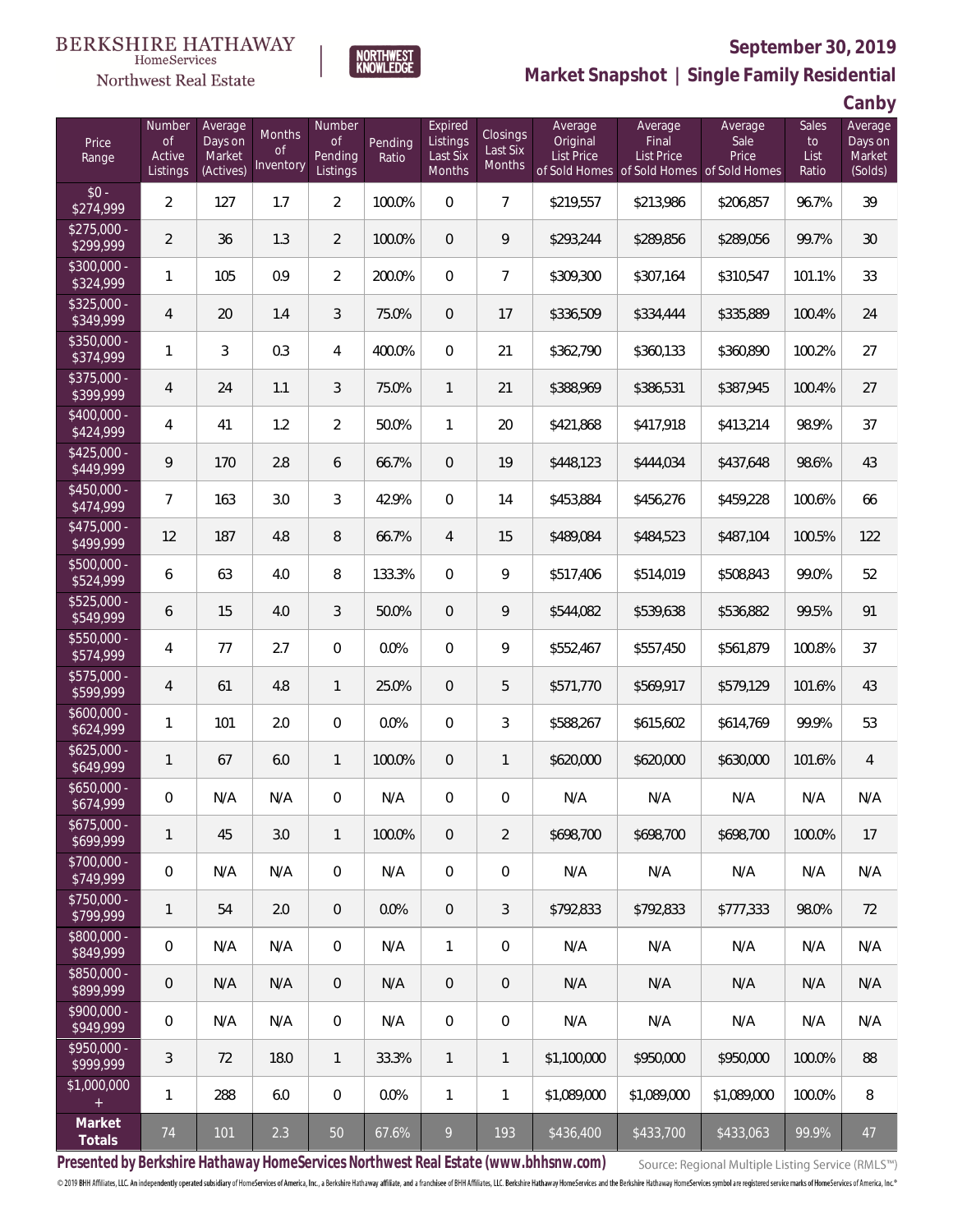

NORTHWEST<br>KNOWLEDGE

Northwest Real Estate

**Market Snapshot | Single Family Residential**

|                           |                     |                     |                            |                     |         |                     |                           |                     |                                                                | Molalla, Mulino, Colton |               |                    |
|---------------------------|---------------------|---------------------|----------------------------|---------------------|---------|---------------------|---------------------------|---------------------|----------------------------------------------------------------|-------------------------|---------------|--------------------|
| Price                     | Number<br><b>of</b> | Average<br>Days on  | Months                     | Number<br><b>of</b> | Pending | Expired<br>Listings | Closings                  | Average<br>Original | Average<br>Final                                               | Average<br>Sale         | Sales<br>to   | Average<br>Days on |
| Range                     | Active<br>Listings  | Market<br>(Actives) | <sub>of</sub><br>Inventory | Pending<br>Listings | Ratio   | Last Six<br>Months  | Last Six<br><b>Months</b> | <b>List Price</b>   | <b>List Price</b><br>of Sold Homes of Sold Homes of Sold Homes | Price                   | List<br>Ratio | Market<br>(Solds)  |
| $$0 -$<br>\$249,999       | 4                   | 120                 | 3.0                        | $\overline{2}$      | 50.0%   | $\mathbf{1}$        | 8                         | \$196,856           | \$190,975                                                      | \$183,675               | 96.2%         | 38                 |
| $$250,000 -$<br>\$274,999 | $\overline{2}$      | 58                  | 1.1                        | 2                   | 100.0%  | $\overline{0}$      | 11                        | \$277,164           | \$267,609                                                      | \$259,673               | 97.0%         | 55                 |
| $$275,000 -$<br>\$299,999 | $\overline{7}$      | 45                  | 2.3                        | 5                   | 71.4%   | 5                   | 18                        | \$288,878           | \$287,828                                                      | \$285,578               | 99.2%         | 34                 |
| $$300,000 -$<br>\$324,999 | 3                   | 69                  | 0.6                        | 6                   | 200.0%  | 6                   | 28                        | \$317,121           | \$312,614                                                      | \$312,364               | 99.9%         | 22                 |
| $$325,000 -$<br>\$349,999 | 11                  | 60                  | 1.7                        | 10                  | 90.9%   | 11                  | 38                        | \$340,205           | \$337,397                                                      | \$336,709               | 99.8%         | 28                 |
| $$350,000 -$<br>\$374,999 | 8                   | 19                  | 2.7                        | $\overline{7}$      | 87.5%   | 5                   | 18                        | \$361,878           | \$361,494                                                      | \$361,276               | 99.9%         | 61                 |
| $$375,000 -$<br>\$399,999 | 10                  | 158                 | 3.0                        | 10                  | 100.0%  | 4                   | 20                        | \$399,735           | \$391,800                                                      | \$386,659               | 98.7%         | 65                 |
| $$400.000 -$<br>\$424,999 | $\overline{2}$      | 274                 | 1.1                        | $\overline{0}$      | 0.0%    | $\mathbf{1}$        | 11                        | \$420,455           | \$420,009                                                      | \$412,618               | 98.2%         | 84                 |
| $$425,000 -$<br>\$449,999 | $\overline{7}$      | 60                  | 6.0                        | 3                   | 42.9%   | $\overline{2}$      | $\overline{7}$            | \$445,836           | \$435,821                                                      | \$433,221               | 99.4%         | 38                 |
| $$450.000 -$<br>\$474,999 | $\theta$            | N/A                 | 0.0                        | 1                   | N/A     | $\mathbf{1}$        | 6                         | \$463,933           | \$460,433                                                      | \$462,611               | 100.5%        | 36                 |
| $$475,000 -$<br>\$499,999 | 4                   | 59                  | 3.4                        | 4                   | 100.0%  | 1                   | $\overline{7}$            | \$513,907           | \$501,064                                                      | \$489,500               | 97.7%         | 31                 |
| $$500,000 -$<br>\$524,999 | 1                   | 6                   | 0.7                        | $\overline{2}$      | 200.0%  | $\overline{0}$      | 9                         | \$524,889           | \$508,889                                                      | \$506,667               | 99.6%         | 39                 |
| $$525,000 -$<br>\$549,999 | $\overline{2}$      | 46                  | 3.0                        | $\mathbf{1}$        | 50.0%   | $\overline{0}$      | 4                         | \$558,722           | \$547,500                                                      | \$534,875               | 97.7%         | 68                 |
| \$550,000 -<br>\$574,999  | 1                   | 18                  | 3.0                        | $\theta$            | 0.0%    | 1                   | $\overline{2}$            | \$564,950           | \$564,950                                                      | \$561,500               | 99.4%         | 5                  |
| $$575,000 -$<br>\$599,999 | 4                   | 118                 | 6.0                        | $\overline{2}$      | 50.0%   | 1                   | 4                         | \$618,213           | \$594,725                                                      | \$584,750               | 98.3%         | 118                |
| $$600,000 -$<br>\$624,999 | 1                   | 121                 | 2.0                        | $\overline{2}$      | 200.0%  | $\mathbf 0$         | 3                         | \$809,233           | \$675,566                                                      | \$610,892               | 90.4%         | 133                |
| $$625.000 -$<br>\$649,999 | 2                   | 58                  | 1.7                        | 1                   | 50.0%   | $\overline{2}$      | 7                         | \$654,700           | \$645,529                                                      | \$637,857               | 98.8%         | 91                 |
| $$650,000 -$<br>\$674,999 | $\overline{2}$      | 134                 | 6.0                        | $\overline{0}$      | 0.0%    | $\mathbf{1}$        | 2                         | \$675,500           | \$675,500                                                      | \$667,100               | 98.8%         | 8                  |
| $$675,000 -$<br>\$699,999 | $\overline{2}$      | 219                 | N/A                        | $\mathbf{0}$        | 0.0%    | $\overline{0}$      | $\mathbf{0}$              | N/A                 | N/A                                                            | N/A                     | N/A           | N/A                |
| $$700,000 -$<br>\$749,999 | 3                   | 116                 | 9.0                        | $\overline{0}$      | $0.0\%$ | $\overline{0}$      | $\overline{2}$            | \$759,450           | \$753,200                                                      | \$733.905               | 97.4%         | 164                |
| $$750,000 -$<br>\$799,999 | 0                   | N/A                 | N/A                        | $\overline{2}$      | N/A     | $\overline{0}$      | $\mathbf 0$               | N/A                 | N/A                                                            | N/A                     | N/A           | N/A                |
| $$800,000 -$<br>\$849,999 | 1                   | 53                  | N/A                        | $\mathbf{1}$        | 100.0%  | $\overline{0}$      | $\overline{0}$            | N/A                 | N/A                                                            | N/A                     | N/A           | N/A                |
| $$850,000 -$<br>\$899,999 | $\overline{2}$      | 74                  | N/A                        | $\overline{0}$      | 0.0%    | $\overline{0}$      | $\mathbf 0$               | N/A                 | N/A                                                            | N/A                     | N/A           | N/A                |
| $$900,000 -$<br>\$999,999 | 1                   | 24                  | 6.0                        | $\overline{0}$      | $0.0\%$ | $\overline{2}$      | 1                         | \$989,900           | \$989,900                                                      | \$989,900               | 100.0%        | $\overline{2}$     |
| \$1,000,000               | 1                   | 66                  | 6.0                        | 0                   | 0.0%    | $\mathbf{1}$        | 1                         | \$1,575,000         | \$1,575,000                                                    | \$1,300,000             | 82.5%         | 151                |
| Market<br>Totals          | 81                  | 85                  | 2.3                        | 61                  | 75.3%   | 45                  | 207                       | \$402,285           | \$394,961                                                      | \$389,218               | 98.5%         | 47                 |

**Presented by Berkshire Hathaway HomeServices Northwest Real Estate (www.bhhsnw.com)**

Source: Regional Multiple Listing Service (RMLS™)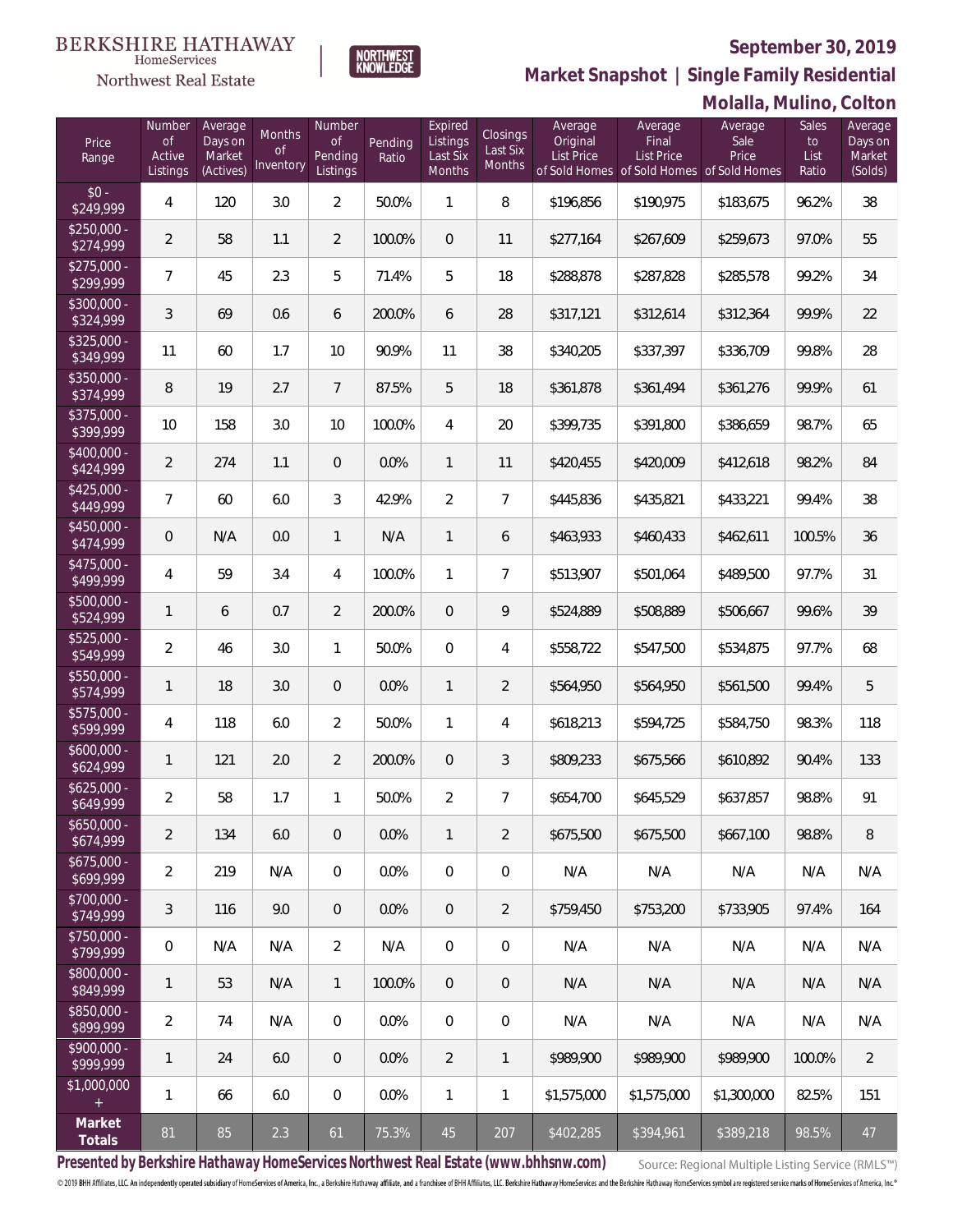

**NORTHWEST**<br>KNOWLEDGE

Northwest Real Estate

**Market Snapshot | Single Family Residential**

**Lake Oswego**

| Price<br>Range                | Number<br>of<br>Active<br>Listings | Average<br>Days on<br>Market<br>(Actives) | Months<br>0f<br>Inventory | Number<br>Οf<br>Pending<br>Listings | Pending<br>Ratio | Expired<br>Listings<br>Last Six<br><b>Months</b> | Closings<br>Last Six<br>Months | Average<br>Original<br>List Price | Average<br>Final<br>List Price<br>of Sold Homes of Sold Homes of Sold Homes | Average<br>Sale<br>Price | Sales<br>to<br>List<br>Ratio | Average<br>Days on<br>Market<br>(Solds) |
|-------------------------------|------------------------------------|-------------------------------------------|---------------------------|-------------------------------------|------------------|--------------------------------------------------|--------------------------------|-----------------------------------|-----------------------------------------------------------------------------|--------------------------|------------------------------|-----------------------------------------|
| $$0 -$<br>\$424,999           | 3                                  | 34                                        | 1.3                       | 3                                   | 100.0%           | 1                                                | 14                             | \$393,836                         | \$375,550                                                                   | \$370,500                | 98.7%                        | 45                                      |
| $$425,000 -$<br>\$449,999     | $\overline{0}$                     | N/A                                       | 0.0                       | $\overline{2}$                      | N/A              | $\overline{0}$                                   | 13                             | \$444,738                         | \$439,338                                                                   | \$435,869                | 99.2%                        | 69                                      |
| $$450,000 -$<br>\$474,999     | 0                                  | N/A                                       | 0.0                       | $\overline{2}$                      | N/A              | $\overline{0}$                                   | 11                             | \$479,068                         | \$471,432                                                                   | \$462,032                | 98.0%                        | 24                                      |
| $$475,000 -$<br>\$499,999     | 6                                  | 58                                        | 2.3                       | $\overline{4}$                      | 66.7%            | $\mathbf{1}$                                     | 16                             | \$499,631                         | \$493,843                                                                   | \$487,293                | 98.7%                        | 31                                      |
| \$500,000 -<br>\$524,999      | 1                                  | 3                                         | 0.4                       | $\mathbf{1}$                        | 100.0%           | 3                                                | 15                             | \$514,903                         | \$509,257                                                                   | \$510,416                | 100.2%                       | 29                                      |
| \$525,000 -<br>\$549,999      | 9                                  | 35                                        | 2.6                       | 5                                   | 55.6%            | $\mathbf{0}$                                     | 21                             | \$556,916                         | \$546,202                                                                   | \$536,619                | 98.2%                        | 33                                      |
| \$550,000 -<br>\$574,999      | 5                                  | 123                                       | 1.8                       | $\overline{2}$                      | 40.0%            | $\overline{2}$                                   | 17                             | \$582,491                         | \$567,821                                                                   | \$559,065                | 98.5%                        | 33                                      |
| \$575,000 -<br>\$599,999      | 4                                  | 80                                        | 0.9                       | 8                                   | 200.0%           | $\mathbf{0}$                                     | 27                             | \$602,498                         | \$590,013                                                                   | \$584,932                | 99.1%                        | 37                                      |
| $$600,000 -$<br>\$624,999     | 6                                  | 47                                        | 2.6                       | $\mathbf{1}$                        | 16.7%            | $\overline{0}$                                   | 14                             | \$623,689                         | \$610,907                                                                   | \$611,641                | 100.1%                       | 13                                      |
| $$625,000 -$<br>\$649,999     | 6                                  | 72                                        | 1.9                       | $\overline{4}$                      | 66.7%            | $\overline{0}$                                   | 19                             | \$650,963                         | \$637,221                                                                   | \$634,472                | 99.6%                        | 34                                      |
| $$650,000 -$<br>\$699,999     | 12                                 | 63                                        | 2.2                       | 6                                   | 50.0%            | $\overline{7}$                                   | 33                             | \$698,272                         | \$683,464                                                                   | \$674,256                | 98.7%                        | 36                                      |
| $$700,000 -$<br>\$749,999     | 7                                  | 42                                        | 1.6                       | $\overline{4}$                      | 57.1%            | $\overline{2}$                                   | 26                             | \$742,288                         | \$735,650                                                                   | \$723,455                | 98.3%                        | 28                                      |
| $$750,000 -$<br>\$799,999     | 10                                 | 126                                       | 1.9                       | 6                                   | 60.0%            | 6                                                | 31                             | \$786,053                         | \$783,032                                                                   | \$766,280                | 97.9%                        | 19                                      |
| \$800,000 -<br>\$849,999      | 4                                  | 31                                        | 0.7                       | $\mathbf{1}$                        | 25.0%            | $\mathbf{1}$                                     | 35                             | \$840,810                         | \$829,167                                                                   | \$821,143                | 99.0%                        | 29                                      |
| \$850,000 -<br>\$899,999      | 11                                 | 72                                        | 3.5                       | 3                                   | 27.3%            | $\overline{7}$                                   | 19                             | \$903,900                         | \$886,639                                                                   | \$871,632                | 98.3%                        | 45                                      |
| $$900,000 -$<br>\$999,999     | 15                                 | 83                                        | 4.7                       | $\overline{2}$                      | 13.3%            | $\overline{7}$                                   | 19                             | \$983,910                         | \$958,357                                                                   | \$948,129                | 98.9%                        | 68                                      |
| \$1,000,000 -<br>\$1,099,999  | 14                                 | 119                                       | 5.6                       | $\overline{4}$                      | 28.6%            | $\overline{2}$                                   | 15                             | \$1,088,267                       | \$1,074,660                                                                 | \$1,047,823              | 97.5%                        | 47                                      |
| $$1,100,000$ -<br>\$1,199,999 | 14                                 | 86                                        | 5.3                       | 6                                   | 42.9%            | $\overline{2}$                                   | 16                             | \$1,245,456                       | \$1,191,650                                                                 | \$1,144,556              | 96.0%                        | 87                                      |
| $$1,200,000 -$<br>\$1,299,999 | 14                                 | 79                                        | 5.3                       | 8                                   | 57.1%            | $\mathfrak{Z}$                                   | 16                             | \$1,329,669                       | \$1,317,263                                                                 | \$1,249,956              | 94.9%                        | 72                                      |
| $$1,300,000 -$<br>\$1,399,999 | 9                                  | 55                                        | 5.4                       | $\mathbf{1}$                        | 11.1%            | $\mathbf{0}$                                     | 10                             | \$1,370,680                       | \$1,362,680                                                                 | \$1,338,490              | 98.2%                        | 46                                      |
| $$1,400,000 -$<br>\$1,499,999 | 13                                 | 117                                       | 9.8                       | 3                                   | 23.1%            | $\overline{4}$                                   | 8                              | \$1,492,369                       | \$1,482,931                                                                 | \$1,444,744              | 97.4%                        | 81                                      |
| $$1,500,000 -$<br>\$1,749,999 | 13                                 | 115                                       | 5.6                       | $\overline{4}$                      | 30.8%            | 5                                                | 14                             | \$1,676,249                       | \$1,649,456                                                                 | \$1,605,749              | 97.4%                        | 90                                      |
| \$1,750,000 -<br>\$1,999,999  | 12                                 | 109                                       | 5.1                       | $\mathbf{0}$                        | 0.0%             | $\overline{4}$                                   | 14                             | \$2,027,413                       | \$1,972,806                                                                 | \$1,868,536              | 94.7%                        | 113                                     |
| $$2,000,000 -$<br>\$2,499,999 | 13                                 | 106                                       | 8.7                       | 4                                   | 30.8%            | $\mathbf{1}$                                     | 9                              | \$2,294,000                       | \$2,260,667                                                                 | \$2,169,278              | 96.0%                        | 56                                      |
| \$2,500,000                   | 21                                 | 149                                       | 31.5                      | $\mathbf{1}$                        | 4.8%             | $\overline{2}$                                   | 4                              | \$3,511,000                       | \$3,436,000                                                                 | \$3,208,750              | 93.4%                        | 117                                     |
| Market<br>Totals              | 222                                | 91                                        | 3.1                       | 85                                  | 38.3%            | 60                                               | 436                            | \$901,302                         | \$885,307                                                                   | \$863,931                | 97.6%                        | 45                                      |

**Presented by Berkshire Hathaway HomeServices Northwest Real Estate (www.bhhsnw.com)**

Source: Regional Multiple Listing Service (RMLS™)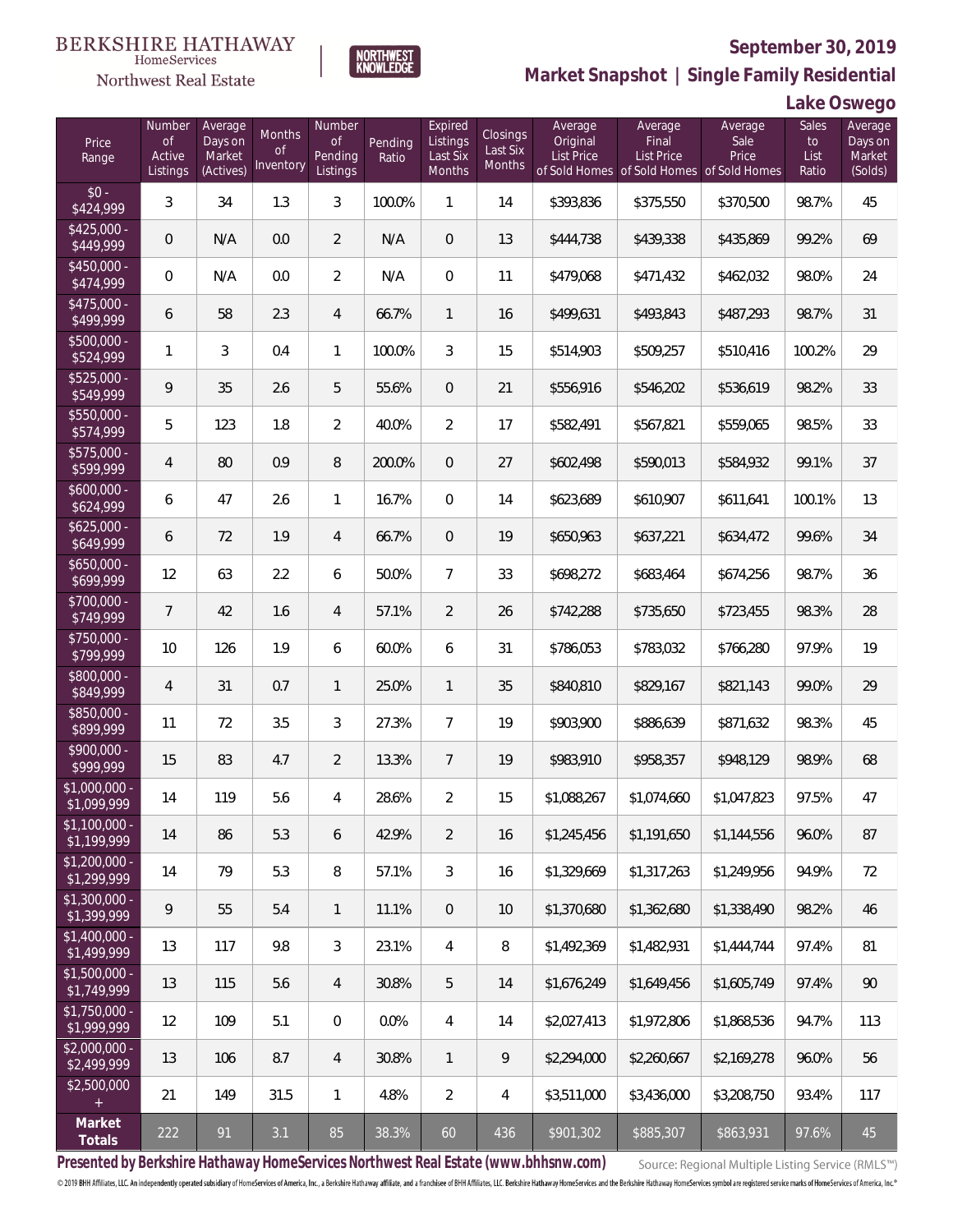

**NORTHWEST**<br>KNOWLEDGE

Northwest Real Estate

**Market Snapshot | Single Family Residential**

**West Linn**

| Price<br>Range                | Number<br>$\mathsf{of}$<br>Active<br>Listings | Average<br>Days on<br>Market<br>(Actives) | Months<br><b>of</b><br>Inventory | Number<br>Οf<br>Pending<br>Listings | Pending<br>Ratio | Expired<br>Listings<br>Last Six<br><b>Months</b> | Closings<br>Last Six<br>Months | Average<br>Original<br>List Price | Average<br>Final<br><b>List Price</b><br>of Sold Homes of Sold Homes of Sold Homes | Average<br>Sale<br>Price | Sales<br>to<br>List<br>Ratio | Average<br>Days on<br>Market<br>(Solds) |
|-------------------------------|-----------------------------------------------|-------------------------------------------|----------------------------------|-------------------------------------|------------------|--------------------------------------------------|--------------------------------|-----------------------------------|------------------------------------------------------------------------------------|--------------------------|------------------------------|-----------------------------------------|
| $$0 -$<br>\$349,999           | 3                                             | 80                                        | 1.8                              | 3                                   | 100.0%           | $\overline{2}$                                   | 10                             | \$318,180                         | \$312,080                                                                          | \$304,768                | 97.7%                        | 47                                      |
| $$350.000 -$<br>\$374,999     | 0                                             | N/A                                       | 0.0                              | $\overline{2}$                      | N/A              | $\overline{0}$                                   | 12                             | \$374,058                         | \$360,792                                                                          | \$357,908                | 99.2%                        | 29                                      |
| $$375.000 -$<br>\$399,999     | $\overline{2}$                                | 75                                        | 0.6                              | 4                                   | 200.0%           | $\overline{2}$                                   | 21                             | \$400,036                         | \$390,431                                                                          | \$389,743                | 99.8%                        | 26                                      |
| $$400.000 -$<br>\$424,999     | $\overline{2}$                                | 25                                        | 0.6                              | $\mathbf{1}$                        | 50.0%            | $\overline{0}$                                   | 21                             | \$421,428                         | \$415,355                                                                          | \$409,890                | 98.7%                        | 30                                      |
| $$425,000 -$<br>\$449,999     | 2                                             | 131                                       | 0.7                              | $\mathbf{1}$                        | 50.0%            | $\mathbf{1}$                                     | 18                             | \$440,150                         | \$431,464                                                                          | \$436,575                | 101.2%                       | 35                                      |
| $$450,000 -$<br>\$474,999     | 1                                             | 231                                       | 0.3                              | $\mathbf{1}$                        | 100.0%           | $\overline{0}$                                   | 18                             | \$471,300                         | \$464,833                                                                          | \$462,317                | 99.5%                        | 14                                      |
| $$475,000 -$<br>\$499,999     | 6                                             | 66                                        | 2.6                              | 6                                   | 100.0%           | $\overline{2}$                                   | 14                             | \$485,383                         | \$480,097                                                                          | \$486,126                | 101.3%                       | 18                                      |
| $$500,000 -$<br>\$524,999     | 5                                             | 65                                        | 1.9                              | $\overline{0}$                      | 0.0%             | $\mathbf{1}$                                     | 16                             | \$520,919                         | \$509,425                                                                          | \$511,850                | 100.5%                       | 31                                      |
| $$525,000 -$<br>\$549,999     | 6                                             | 38                                        | 5.1                              | 5                                   | 83.3%            | $\mathbf{1}$                                     | $\overline{7}$                 | \$528,400                         | \$528,400                                                                          | \$530,843                | 100.5%                       | 8                                       |
| $$550,000 -$<br>\$574,999     | 1                                             | 83                                        | 0.6                              | $\overline{4}$                      | 400.0%           | $\overline{0}$                                   | 10                             | \$573,160                         | \$565,260                                                                          | \$563,340                | 99.7%                        | 61                                      |
| $$575,000 -$<br>\$599,999     | 4                                             | 28                                        | 1.4                              | $\overline{2}$                      | 50.0%            | $\overline{0}$                                   | 17                             | \$590,247                         | \$584,429                                                                          | \$582,776                | 99.7%                        | 33                                      |
| $$600,000 -$<br>\$624,999     | 1                                             | 53                                        | 0.3                              | $\mathbf{1}$                        | 100.0%           | $\mathbf{1}$                                     | 19                             | \$617,121                         | \$608,705                                                                          | \$609,821                | 100.2%                       | 38                                      |
| $$625,000 -$<br>\$649,999     | 9                                             | 35                                        | 3.6                              | $\overline{2}$                      | 22.2%            | 3                                                | 15                             | \$658,206                         | \$641,878                                                                          | \$635,811                | 99.1%                        | 40                                      |
| $$650,000 -$<br>\$674,999     | 5                                             | 103                                       | 2.0                              | $\mathbf{1}$                        | 20.0%            | $\overline{0}$                                   | 15                             | \$669,013                         | \$665,013                                                                          | \$662,488                | 99.6%                        | 16                                      |
| $$675,000 -$<br>\$699,999     | 10                                            | 69                                        | 3.8                              | 6                                   | 60.0%            | 3                                                | 16                             | \$707,444                         | \$692,825                                                                          | \$686,563                | 99.1%                        | 44                                      |
| \$700,000 -<br>\$724,999      | 1                                             | 54                                        | 0.5                              | $\mathbf{1}$                        | 100.0%           | $\overline{0}$                                   | 12                             | \$751,449                         | \$728,866                                                                          | \$712,867                | 97.8%                        | 65                                      |
| \$725,000 -<br>\$749,999      | 6                                             | 84                                        | 4.0                              | $\mathbf{1}$                        | 16.7%            | 3                                                | 9                              | \$763,967                         | \$743,417                                                                          | \$734,056                | 98.7%                        | 65                                      |
| $$750,000 -$<br>\$799,999     | 8                                             | 84                                        | 3.2                              | $\overline{4}$                      | 50.0%            | $\theta$                                         | 15                             | \$775,960                         | \$766,827                                                                          | \$768.922                | 100.3%                       | 63                                      |
| $$800,000 -$<br>\$849,999     | 10                                            | 71                                        | 6.0                              | 5                                   | 50.0%            | $\mathbf{1}$                                     | 10                             | \$831,450                         | \$820,960                                                                          | \$819,770                | 99.9%                        | 134                                     |
| \$850,000 -<br>\$899,999      | 5                                             | 43                                        | 2.5                              | $\mathbf{1}$                        | 20.0%            | $\mathbf{1}$                                     | 12                             | \$904,142                         | \$880.133                                                                          | \$869,658                | 98.8%                        | 60                                      |
| $$900,000 -$<br>\$999,999     | 10                                            | 78                                        | 10.0                             | $\overline{2}$                      | 20.0%            | $\mathbf{1}$                                     | 6                              | \$951,817                         | \$951,630                                                                          | \$946,114                | 99.4%                        | 39                                      |
| \$1,000,000 -<br>\$1,249,999  | $\overline{4}$                                | 52                                        | 2.0                              | $\mathbf{1}$                        | 25.0%            | $\overline{0}$                                   | 12                             | \$1,178,175                       | \$1,143,275                                                                        | \$1,117,575              | 97.8%                        | 69                                      |
| $$1,250,000 -$<br>\$1,499,999 | 9                                             | 68                                        | 9.0                              | $\mathbf{1}$                        | 11.1%            | 3                                                | 6                              | \$1,460,667                       | \$1,434,000                                                                        | \$1,380,833              | 96.3%                        | 65                                      |
| $$1,500,000 -$<br>\$1,999,999 | 10                                            | 103                                       | 15.0                             | $\mathbf{1}$                        | 10.0%            | $\mathbf{1}$                                     | 4                              | \$1,756,813                       | \$1,684,313                                                                        | \$1,581,125              | 93.9%                        | 45                                      |
| \$2,000,000                   | 9                                             | 227                                       | 10.8                             | $\overline{0}$                      | 0.0%             | $\overline{2}$                                   | 5                              | \$2,730,000                       | \$2,730,000                                                                        | \$2,557,889              | 93.7%                        | 130                                     |
| Market<br>Totals              | 129                                           | 81                                        | 2.4                              | 56                                  | 43.4%            | 28                                               | 320                            | \$671,443                         | \$659,528                                                                          | \$651,337                | 98.8%                        | 43                                      |

**Presented by Berkshire Hathaway HomeServices Northwest Real Estate (www.bhhsnw.com)**

Source: Regional Multiple Listing Service (RMLS™)